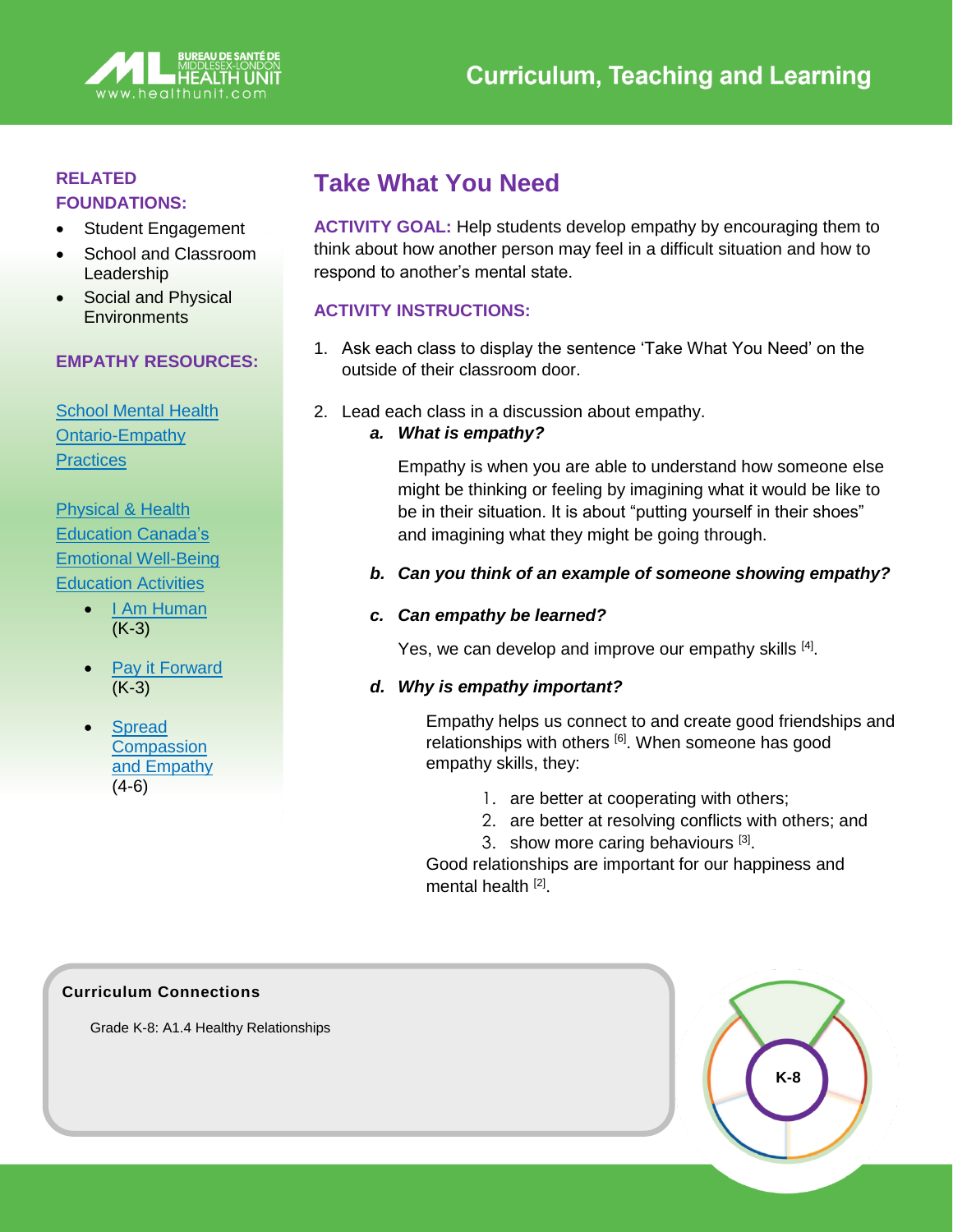#### *e. How can you practice empathy with others?*

One of the ways we can develop our empathy skills is by learning about and from others. If we can learn how to embrace our differences and find things in common with others, we can really get to know, come to appreciate, and care about one another [1] [5].

- In a respectful way, ask questions and be curious about people and communities who look, act, or speak differently than you.
- Look for things you have in common with other people or fictional characters (from TV, movies, books, etc.).

#### *Practice Scenarios:*

- **Primary (K-3)**: A group of students were playing tag at recess and told Morgan that they couldn't play, Morgan spent recess alone.
- **Junior (4-6)**: Cameron and Blake are best friends who love basketball, they decided to try out for the school team, Cameron was cut from the team after the second try out while Blake made the team.
- **Intermediate (7-8)**: Jamie isn't participating in class like they usually do, during recess they share that their family is moving to a different city and that they will have to go to a new school.

#### *Reflection Questions:*

- How do you think this person may feel?
- What are some positive words you could share with a person that is having a hard day or dealing with a difficult situation to show them empathy?
- 3. Provide all students with a sticky note and have them write their positive words on it.
- 4. Have students post their sticky note on their classroom door.
- 5. Encourage students and staff to take a sticky note from any classroom door whenever they need and leave a positive note whenever they feel like contributing more.